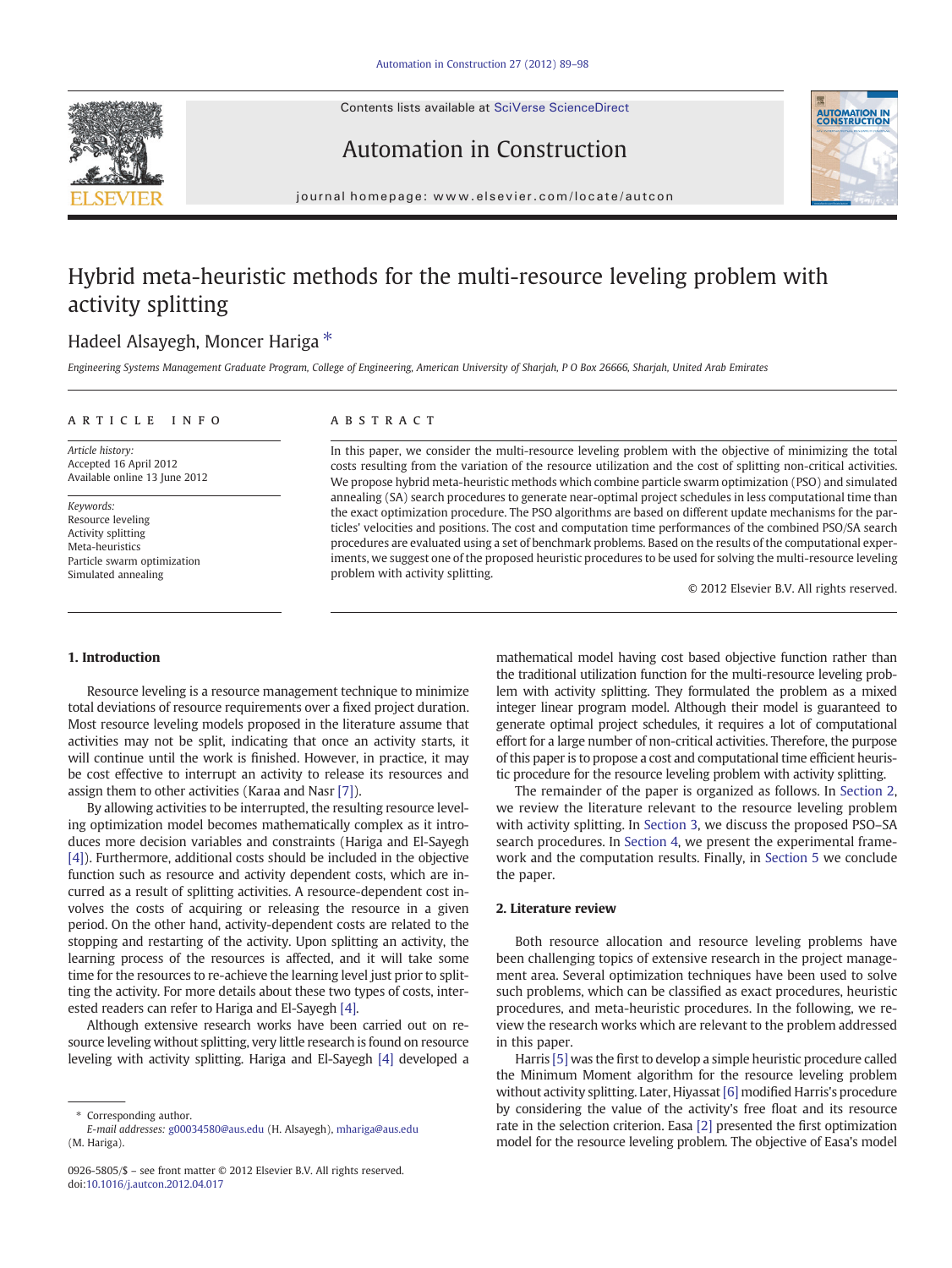<span id="page-1-0"></span>is to minimize the deviations between the actual and desirable resource rates. Also, Ramlogan and Goulter [\[15\]](#page--1-0) proposed a mixed integer model to level resources for project scheduling. Bandelloni et al. [\[1\]](#page--1-0) followed the dynamic programming approach to level resources. Mattila and Abraham [\[14\]](#page--1-0) formulated an integer linear programming model to smooth resources' usage for linear projects, which are characterized by having a set of activities that are repeated in different locations. Son and Matilla's paper [\[17\]](#page--1-0) is one of the earliest papers in which activity splitting is allowed. Recently, Hariga and El-Sayegh [\[4\]](#page--1-0) formulated as a mixed binary–integer programming to minimize the costs associated with the splitting of the non-critical activities.

In addition to the above exact formulations for the resource leveling problem, several authors proposed meta-heuristic procedures to generate near-optimal schedules. Senouci and Eldin [\[16\]](#page--1-0) proposed a model based on genetic algorithm (GA) for resource scheduling. This model performs resource leveling along with resource allocation simultaneously. Son and Skibniewski [\[18\]](#page--1-0) developed a technique for resource leveling, based on a local optimizer procedure and a hybrid procedure, with the objective of minimizing the difference between the required resources and the desired resource profile. In a recent paper, Liao et al. [\[13\]](#page--1-0) provided a comprehensive review of previous research works using meta-heuristics to address project management problems and issues. Leu et al. [\[12\]](#page--1-0) proposed a GA based optimization system to minimize the weighted total deviations of resources' requirements. Leu and Hung [\[11\]](#page--1-0) solved the stochastic resource leveling problem using a combined simulation-GA model. A GA-based system was also used by Georgy [\[3\]](#page--1-0) to perform resource leveling for linear projects. As it can be noticed from the review of approximate solution methods, none of the cited papers utilizes PSO based meta-heuristic procedures. Therefore, to the best of our knowledge, our paper is the first to propose an integrated meta-heuristic search procedure by combining PSO with simulated annealing for the multi-resource leveling problem with activity splitting (MRLP-AS) and considering a cost instead of a utilization based objective function.

#### 3. PSO–SA method for MRLP-AS

In this section, we first review the concepts and techniques underlying different versions of PSO procedures. We then show how to implement PSO to the resource leveling problem with activity splitting. Stand-alone and combined PSO and SA search procedures are also presented in this section.

#### 3.1. Review of PSO search procedures

Particle Swarm Optimization, as developed by Kennedy and Eberhart [\[9\]](#page--1-0), is based on the social behaviors of animals and insects, such as bird flocks and fish schools. Swarms, or groups, of these animals and insects, tend to self-organize themselves in optimal spatial patterns. Their behaviors, such as speed and direction, are determined through the exchange of information between individuals, called particles. Each particle is represented by its position in an N-dimensional space and its velocity. The velocity corresponds to the speed and direction at which the particle is moving.

In the classical PSO method, the particles and velocities are represented by real numbers. Each particle, from a population of P particles in the swarm, is initialized with a random position and velocity. Next, the PSO procedure searches iteratively for the best position (near or optimum) by updating each particle's velocity and position using its own previous best position (cognitive learning) and best position of all particles (social learning). The local and global best positions are determined through the assessment of each particle's fitness values. The search continues until convergence which is attained either when the allowed maximum number of iterations, K, is exceeded or a relatively steady position is reached.

The particle's position and velocity are denoted by  $X_i(k)$  and  $V_i(k)$ , for  $i = 1, 2, ..., P$  and  $k = 1, 2, ..., K$ . The N-dimensional position for the ith particle at the kth iteration is represented by

$$
X_i(k) = [x_{i1}(k), x_{i2}(k), ..., x_{iN}(k)]
$$

where,  $x_{ii}(k)$  represents the jth coordinate of the ith particle for  $i = 1.2, ..., N$ .

Similarly, the velocity for the ith particle at the kth iteration is represented by

$$
V_i(k) = [v_{i1}(k), v_{i2}(k), ..., v_{iN}(k)].
$$

The updating mechanism of the ith particle's velocity and position at the kth iteration is performed using the following two equations, respectively

$$
V_i(k) = wV_i(k-1) + c_1r_1 \left[ X_1^L - X_i(k-1) \right] + c_2r_2 \left[ X^C - X_i(k-1) \right]
$$
  
\n
$$
X_i(k) = V_i(k) + X_i(k-1)
$$
 (1)

where,

 $X_i^L$  is the local best position of the *i*th particle found after  $(k-1)$ iterations.

 $X^G$  is the global best position among all particles in the swarm visited so far.

w is the inertia weight used to reduce the impact of previous velocities on the current velocity so that it does not go out of control.

 $c_1$  and  $c_2$  are two positive parameters representing the cognition and social learning factors, respectively. If  $c_1$  is large, then the particles tend to move toward their own local best. On the other hand, if  $c_2$ is large, then the particles tend to move toward the known global best so far.

 $r_1$  and  $r_2$  are random numbers between 0 and 1.

The velocity of any particle is restricted in the interval  $[V_{\text{min}}, V_{\text{max}}]$ . If the new velocity is smaller than  $V_{\text{min}}$ , then it is set to  $V_{\text{min}}$ . Similarly, if the new velocity is larger than  $V_{\text{max}}$ , then it is set to  $V_{\text{max}}$ .

Kennedy and Eberhart [\[8\]](#page--1-0) modified their PSO method to handle binary variables. In this case, the velocities of the particle no longer represent the speed but rather represent either the probability of a position changing its value to one or the probability of a position being 0. Thus, the values of the velocities are restricted to the interval [0, 1].

In discrete PSO, the particle's velocity is updated in the same way as in the continuous PSO. However, a normalization function is used to transform the real numbers to binary numbers. This is done using the following sigmoid function:

$$
v_{ij}(k) = sig\left(v_{ij}(k)\right) = \frac{1}{1 + e^{-v_{ij}(k)}}.
$$
\n(2)

The velocity is then used to update the position of the particle using the following equation:

$$
x_{ij}(k+1) = \begin{cases} 1 & \text{if } r_{ij} < sig(v_{ij}(k+1)) \\ 0 & \text{otherwise} \end{cases}
$$
\n<sup>(3)</sup>

where,  $r_{ii}$  is a random number between [0,1].

Yang et al. [\[19\]](#page--1-0) presented another version of discrete PSO, which is based on quantum theory. In the quantum theory, the quantum particle position,  $X_{ii}(k)$ , consists of bits, where each bit holds the values of 0 or 1. A quantum particle vector,  $V_i(k)$  denotes the particle's velocity,  $v_{ii}$ , which represents the probability that the *j*th bit of the *i*th